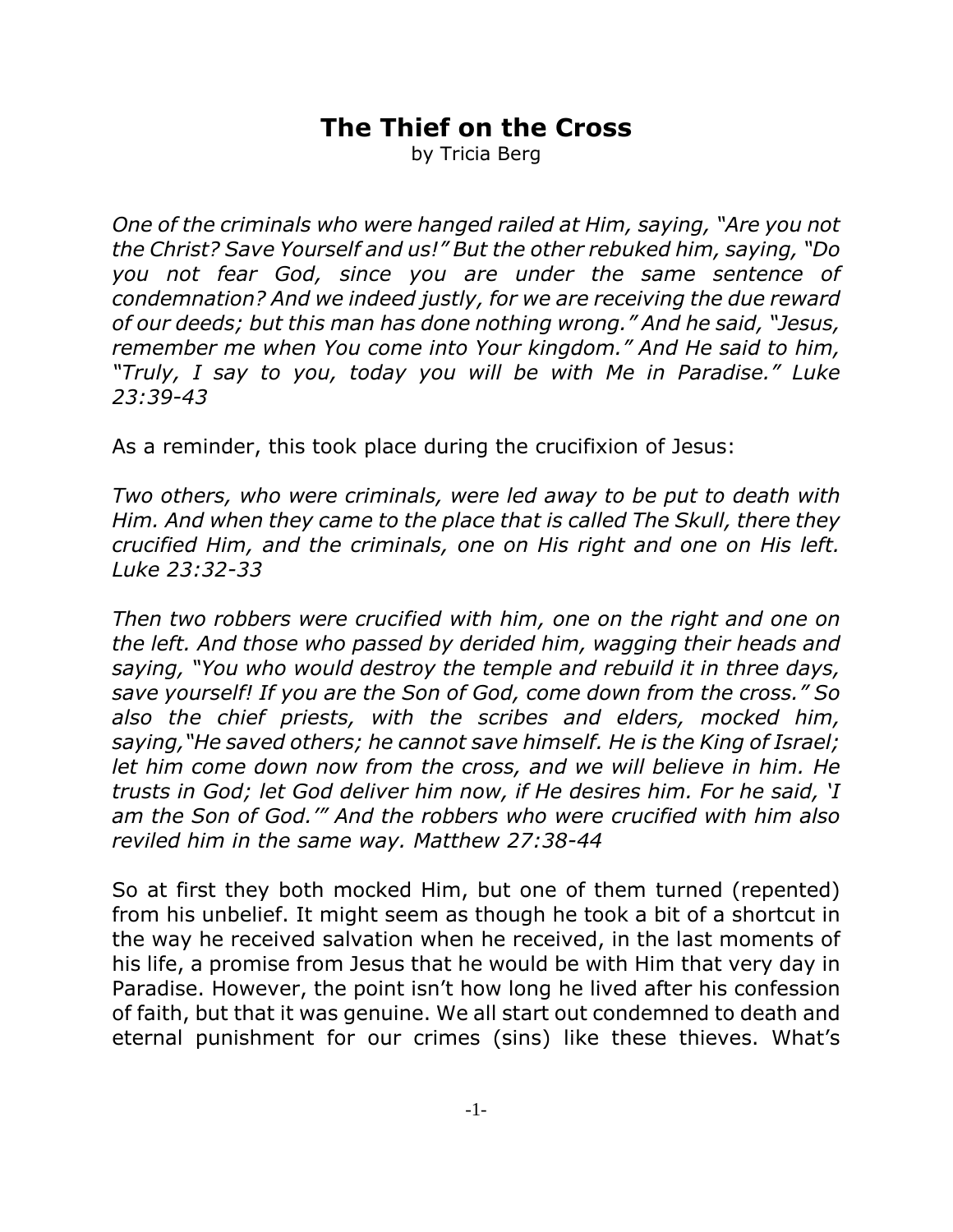important is that we imitate the one who humbled himself and is now in heaven. His story shows how uncomplicated salvation really is.

Sadly, I feel the need, given the dangerous times we live in, to add at this point that if the thief had lived longer, he would have been expected to follow Jesus, not turn back to the world he once embraced. Empty words will not satisfy Jesus, who cannot be fooled. I do not recommend death bed confessions with the intent of living as we please up until that point. God is faithful to us and we won't miss out on anything of value if we are faithful to Him in return, starting now and continuing forever.

*So Jesus said to the Jews who had believed him, "If you abide in my word, you are truly My disciples, and you will know the truth, and the truth will set you free." John 8:31-32* 

*"So therefore, any one of you who does not renounce all that he has cannot be My disciple. Salt is good, but if salt has lost its taste, how shall its saltiness be restored? It is of no use either for the soil or for the manure pile. It is thrown away. He who has ears to hear, let him hear." Luke 14:3-35*

*Jesus said to him, "No one who puts his hand to the plow and looks back is fit for the kingdom of God." Luke 9:62* 

*But whatever gain I had, I counted as loss for the sake of Christ. Indeed, I count everything as loss because of the surpassing worth of knowing Christ Jesus my Lord. For His sake I have suffered the loss of all things and count them as rubbish, in order that I may gain Christ and be found in Him, not having a righteousness of my own that comes from the law, but that which comes through faith in Christ, the righteousness from God that depends on faith—that I may know Him and the power of His resurrection, and may share His sufferings, becoming like Him in His death, that by any means possible I may attain the resurrection from the dead. Philippians 3:7-11*

If we take a closer look, we can see that the thief took all of the same steps to salvation that we do today. First, he declared his belief in God and admitted that he was a sinner, deserving of the punishment of death.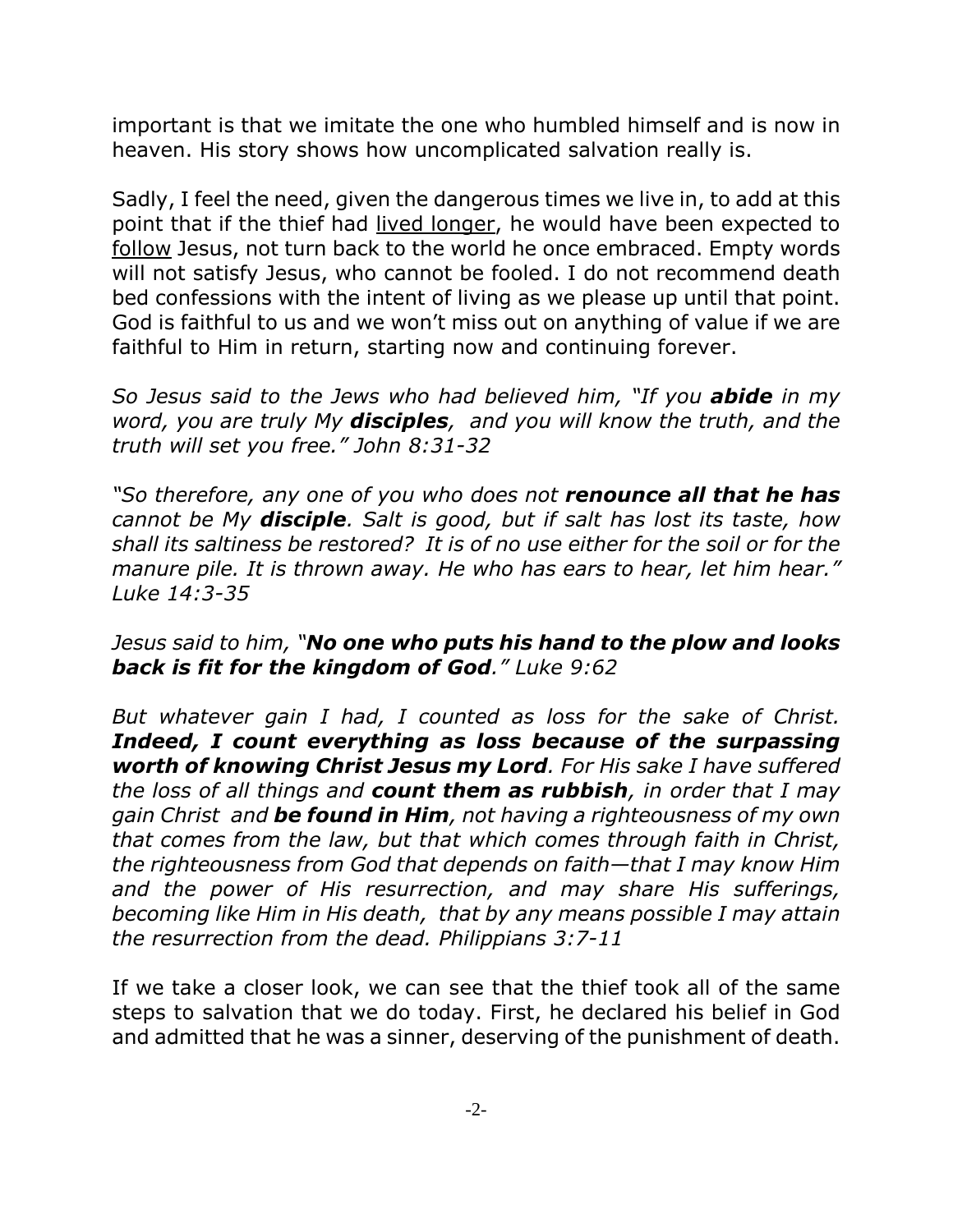*But the other rebuked him, saying, "Do you not fear God, since you are under the same sentence of condemnation? And we indeed justly, for we are receiving the due reward of our deeds;" Luke 23:40-41a*

*For the wages of sin is death, but the free gift of God is eternal life in Christ Jesus our Lord. Romans 6:23*

*For all have sinned and fall short of the glory of God. Romans 3:23*

*If we say we have no sin, we deceive ourselves, and the truth is not in us. If we confess our sins, he is faithful and just to forgive us our sins and to cleanse us from all unrighteousness. If we say we have not sinned, we make him a liar, and his word is not in us. 1 John 1:8-10*

Next, he recognized that Jesus was the Son of God, sinless and dying on the cross. Why do I say that? Because Jesus' only "crime" was claiming to be the Son of God, so when the thief proclaimed the innocence of Jesus, he recognized His deity. If He were not truly the Son of God, then He would have been guilty and deserving of death under the Jewish law.

## *"but this man has done nothing wrong." Luke 23:41b*

*Pilate went out again and said to them, "See, I am bringing him out to you that you may know that I find no guilt in him." So Jesus came out, wearing the crown of thorns and the purple robe. Pilate said to them, "Behold the man!" When the chief priests and the officers saw him, they cried out, "Crucify him, crucify him!" Pilate said to them, "Take him yourselves and crucify him, for I find no guilt in him." The Jews answered him, "We have a law, and according to that law he ought to die because he has made himself the Son of God." John 19:4-7*

*So also the chief priests, with the scribes and elders, mocked him, saying, "He saved others; he cannot save himself. He is the King of Israel; let him come down now from the cross, and we will believe in him. He trusts in God; let God deliver him now, if he desires him. For he said, 'I am the Son of God.'" And the robbers who were crucified with him also reviled him in the same way. Matthew 27:41-44*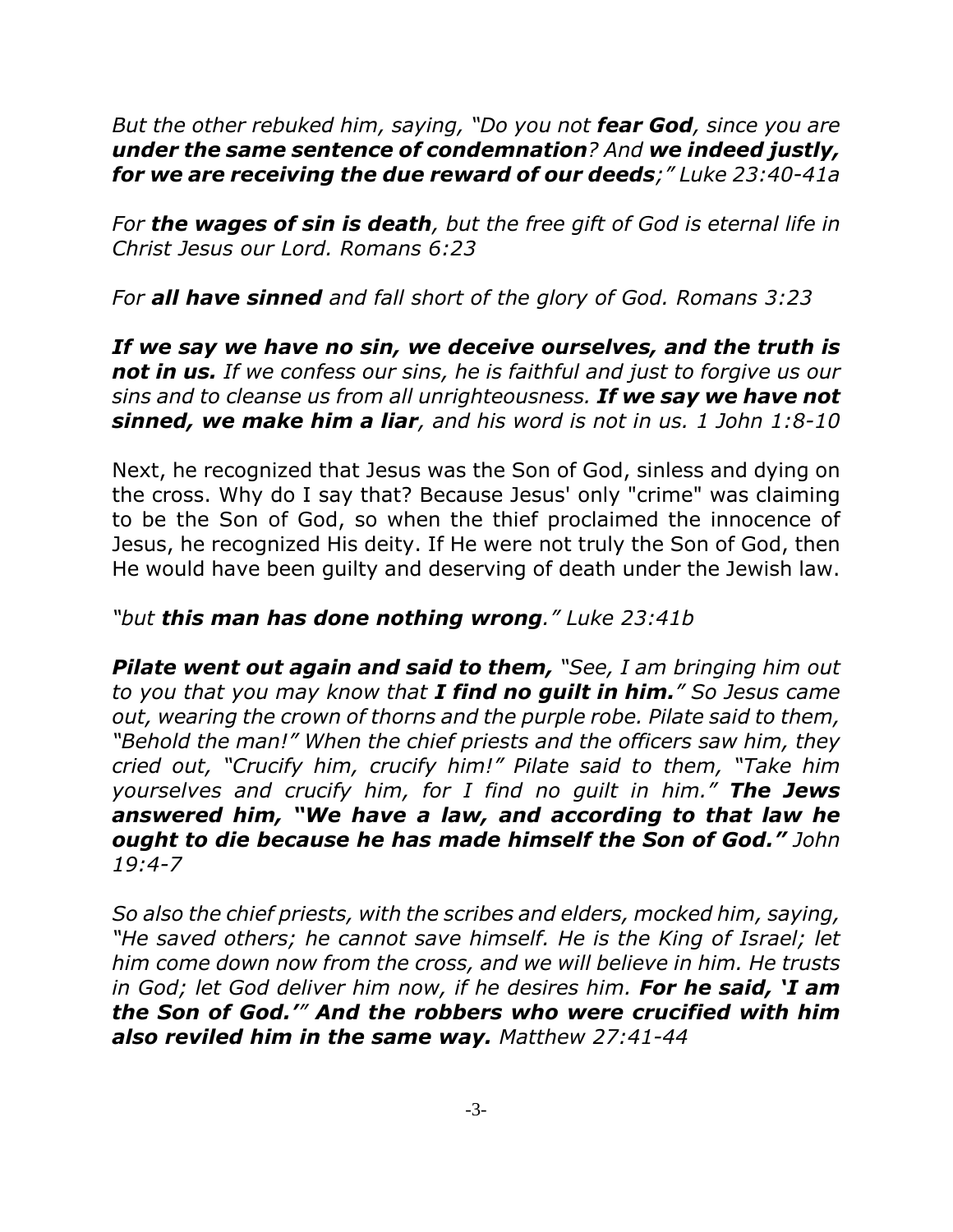*Jesus answered them, "I have shown you many good works from the Father; for which of them are you going to stone me?" The Jews answered him, "It is not for a good work that we are going to stone you but for blasphemy, because you, being a man, make yourself God." 36 Do you say of him whom the Father consecrated and sent into the world, 'You are blaspheming,' because I said, 'I am the Son of God'? John 10:32-33, 36*

*When day came, the assembly of the elders of the people gathered together, both chief priests and scribes. And they led him away to their council, and they said, "If you are the Christ, tell us." But he said to them, "If I tell you, you will not believe, and if I ask you, you will not answer. But from now on the Son of Man shall be seated at the right hand of the power of God." So they all said, "Are you the Son of God, then?" And he said to them, "You say that I am." Then they said, "What further testimony do we need? We have heard it ourselves from his own lips." Luke 22:66-71*

*Pilate then called together the chief priests and the rulers and the people, and said to them, "You brought me this man as one who was misleading the people. And after examining him before you, behold, I did not find this man guilty of any of your charges against him. Neither did Herod, for he sent him back to us. Look, nothing deserving death has been done by him." Luke 23:13-15*

Then, the thief showed that he understood Jesus is Lord and that he will rise from the dead by asking Him to remember him when He comes into His kingdom. Only a ruler has a kingdom, and needless to say, he must be alive to rule over it. So the thief had faith that Jesus would somehow live and reign over a kingdom. Even though I dislike speculation, it seems likely that the thief may have heard about Jesus' trial testimony, and he believed it. So both thieves had the same opportunity to repent and believe, but only one took advantage of it. Let's not pass up our chance. Today is the day! Jesus gave up His life a short time later, and the thieves' legs were broken to hasten their death in order that the bodies could be taken down before the beginning of the Feast of Unleavened Bread, which was a High Sabbath.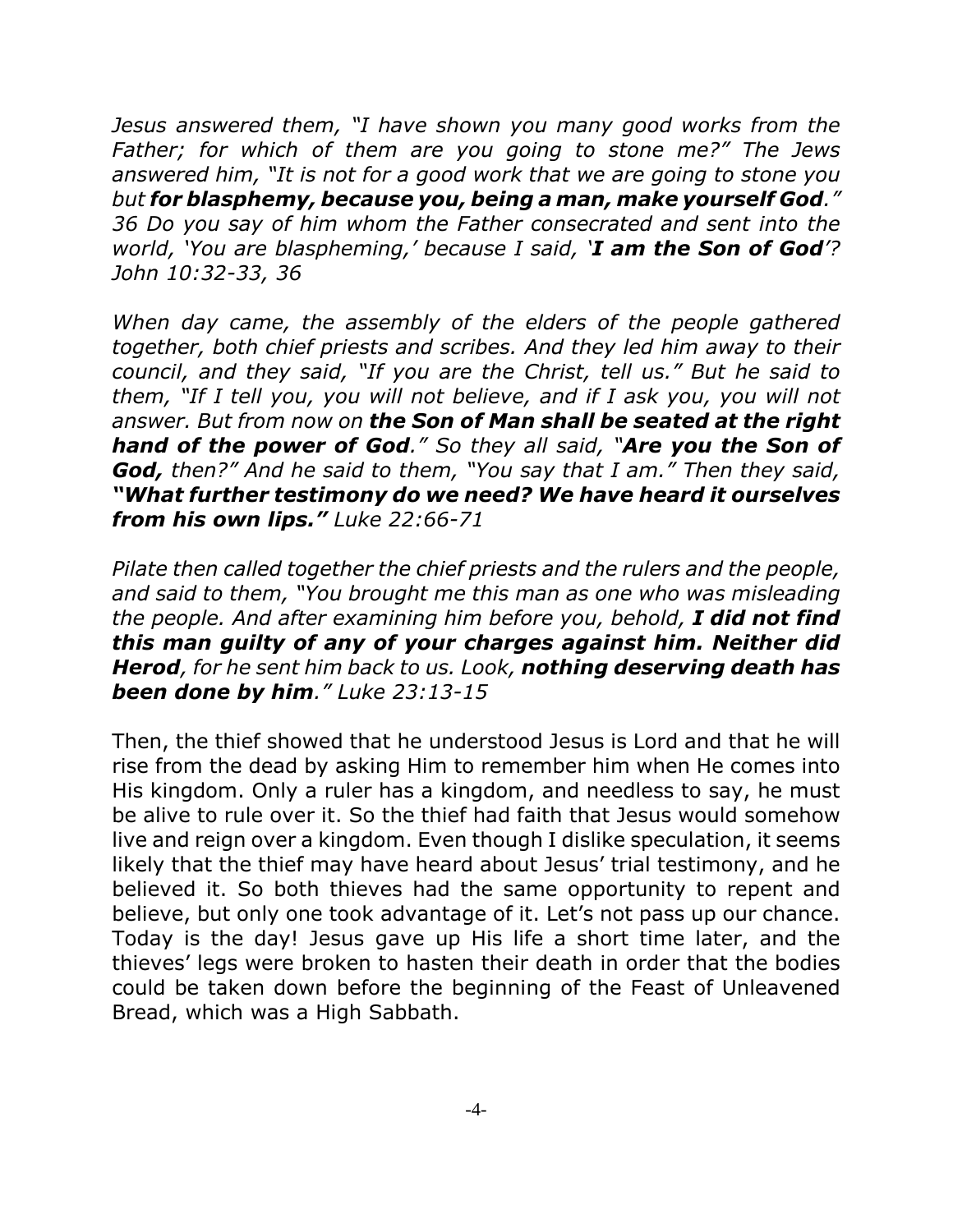*And he said, "Jesus, remember me when you come into your kingdom." Luke 23:42*

*Now the chief priests and the whole council were seeking false testimony against Jesus that they might put him to death, but they found none, though many false witnesses came forward. At last two came forward and said, "This man said, 'I am able to destroy the temple of God, and to rebuild it in three days.'" And the high priest stood up and said, "Have you no answer to make? What is it that these men testify against you?" But Jesus remained silent. And the high priest said to him, "I adjure you by the living God, tell us if you are the Christ, the Son of God." Jesus said to him, "You have said so. But I tell you, from now on you will see the Son of Man seated at the right hand of Power and coming on the clouds of heaven." Then the high priest tore his robes and said, "He has uttered blasphemy. What further witnesses do we need? You have now heard his blasphemy. What is your judgment?" They answered, "He deserves death." Matthew 26:59-66*

*Now the chief priests and the whole council were seeking testimony against Jesus to put him to death, but they found none. For many bore false witness against him, but their testimony did not agree. And some stood up and bore false witness against him, saying,"We heard him say, 'I will destroy this temple that is made with hands, and in three days I will build another, not made with hands.'" Yet even about this their testimony did not agree. And the high priest stood up in the midst and asked Jesus, "Have you no answer to make? What is it that these men testify against you?" But he remained silent and made no answer. Again the high priest asked him, "Are you the Christ, the Son of the Blessed?"And Jesus said, "I am, and you will see the Son of Man seated at the right hand of Power, and coming with the clouds of heaven." And the high priest tore his garments and said, "What further witnesses do we need? You have heard his blasphemy. What is your decision?" And they all condemned him as deserving death. Mark 14:55-64* 

*When Jesus had received the sour wine, he said, "It is finished," and he bowed his head and gave up his spirit. Since it was the day of Preparation, and so that the bodies would not remain on the cross*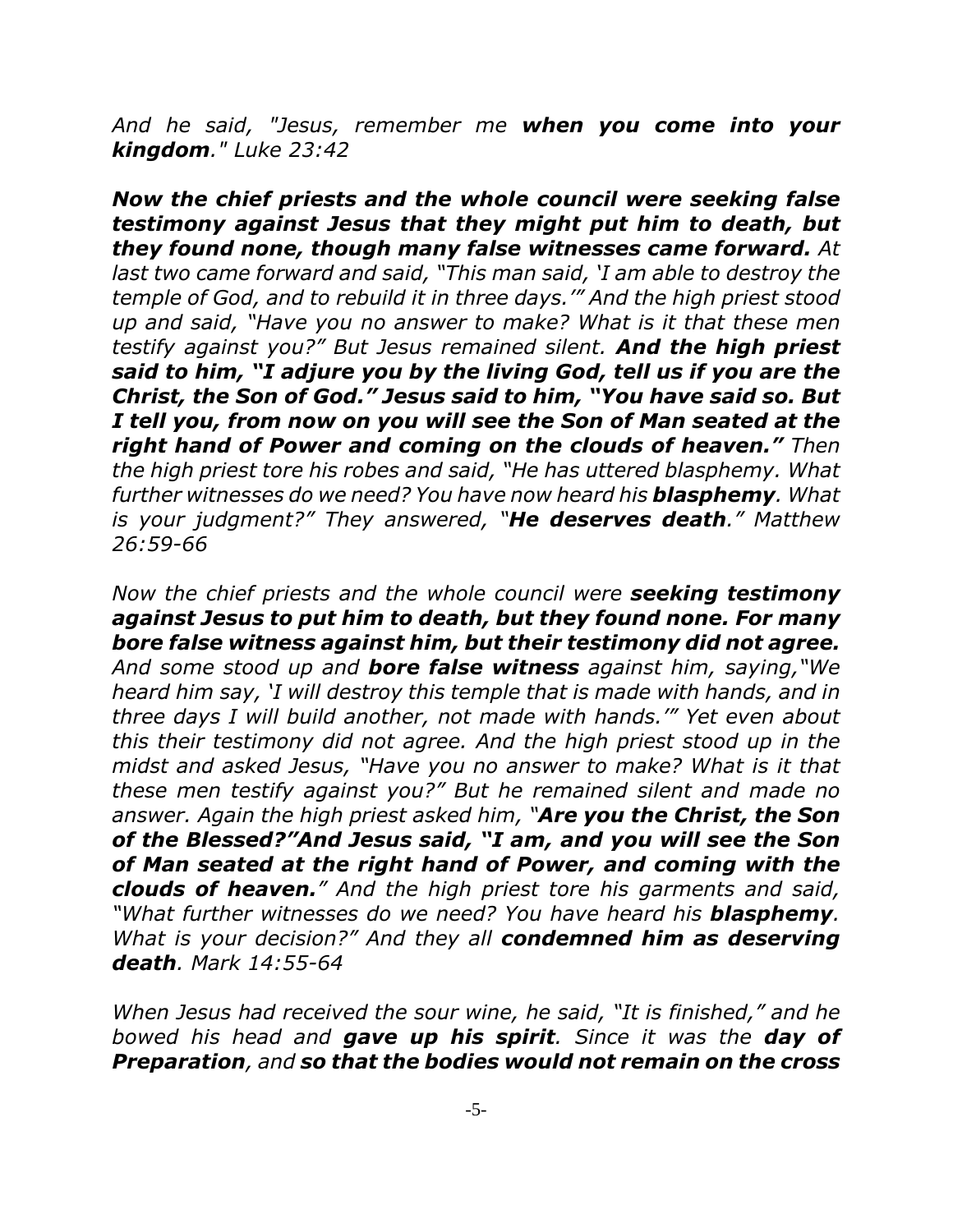*on the Sabbath (for that Sabbath was a high day), the Jews asked Pilate that their legs might be broken and that they might be taken away. So the soldiers came and broke the legs of the first, and of the other who had been crucified with him. But when they came to Jesus and saw that he was already dead, they did not break his legs. 36 For these things took place that the Scripture might be fulfilled: "Not one of his bones will be broken." John 19:30-33, 36*

The thief believed in his heart and confessed with his mouth. Jesus responded by assuring him that he was saved–the same assurance we have when we do the same. *And he said to him, "Truly, I say to you, today you will be with me in Paradise." Luke 23:43*

*But what does it say? "The word is near you, in your mouth and in your heart" (that is, the word of faith that we proclaim); because, if you confess with your mouth that Jesus is Lord and believe in your heart that God raised him from the dead, you will be saved. For with the heart one believes and is justified, and with the mouth one confesses and is saved. For the Scripture says, "Everyone who believes in him will not be put to shame." For there is no distinction between Jew and Greek; for the same Lord is Lord of all, bestowing his riches on all who call on him. For "everyone who calls on the name of the Lord will be saved." Romans 10:8-13*

*"And I tell you, everyone who acknowledges me before men, the Son of Man also will acknowledge before the angels of God, but the one who denies me before men will be denied before the angels of God." Luke 12:8-9*

*Now Jesus did many other signs in the presence of the disciples, which are not written in this book; but these are written so that you may believe that Jesus is the Christ, the Son of God, and that by believing you may have life in his name. John 20:30-31*

*Therefore, we are ambassadors for Christ, God making His appeal through us. We implore you on behalf of Christ, be reconciled to God. For our sake He made Him to be sin who knew no sin, so that in Him we might become the righteousness of God. Working together with Him, then, we appeal to you not to receive the grace of God in vain. For He says, "In a favorable time I listened to you, and in a day of salvation*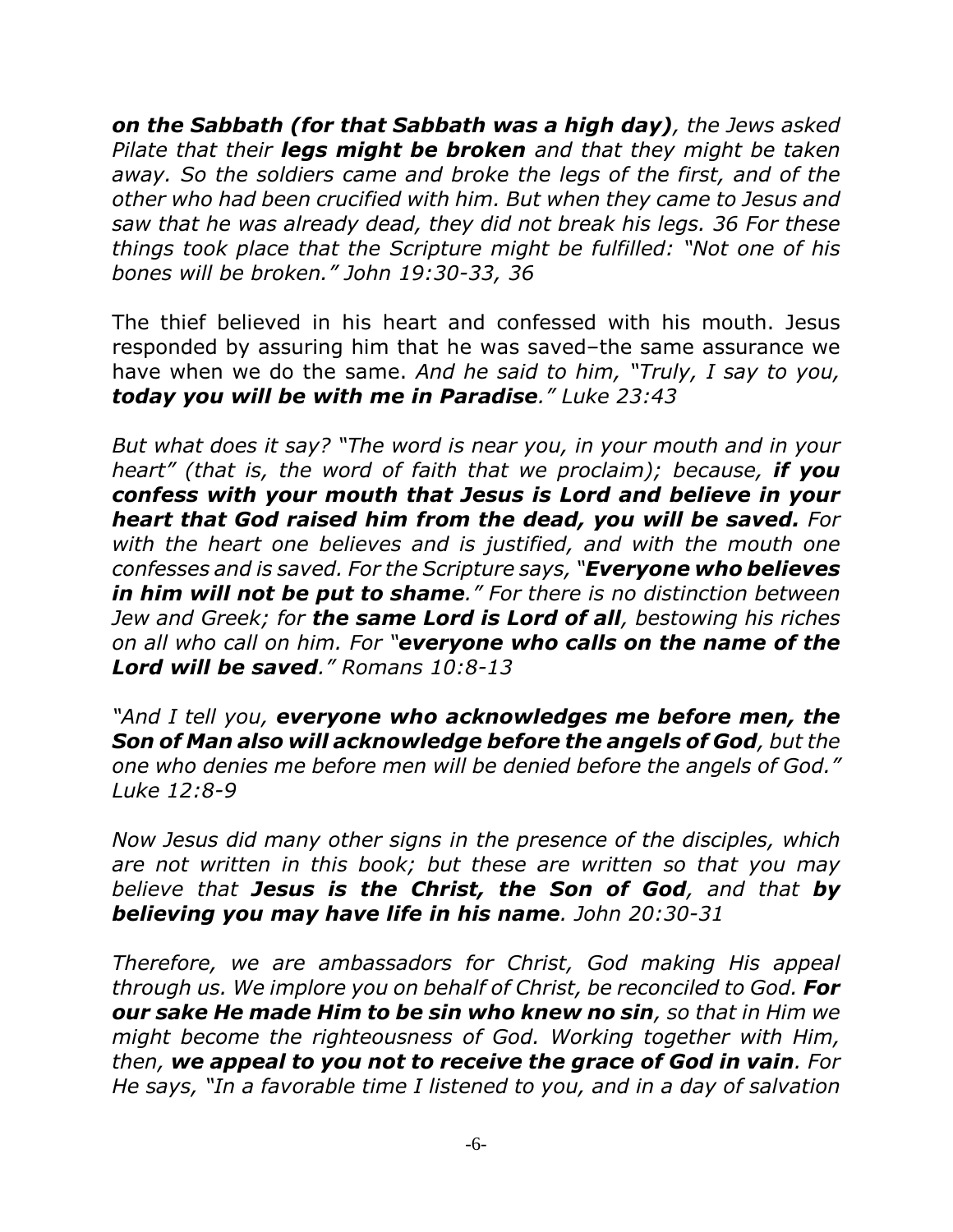*I have helped you." Behold, now is the favorable time; behold, now is the day of salvation. 2 Corinthians 5:20-6:2*

Of importance, when the high priest tore his robes, he disobeyed the Levitical law*.* Since the temple itself, everything in it, and the priesthood practices and garments foreshadowed salvation through Jesus, that was a serious offense.

*"The priest who is chief among his brothers, on whose head the anointing oil is poured and who has been consecrated to wear the garments, shall not let the hair of his head hang loose nor tear his clothes." Leviticus 21:10*

*Then the high priest tore his robes and said, "He has uttered blasphemy. What further witnesses do we need? You have now heard his blasphemy. Matthew 26:65*

*And the high priest tore his garments and said, "What further witnesses do we need? Mark 14:63*

In the Old Testament, there is another example of someone requesting that a ruler remember them when he receives what he was promised by God. It was when Abigail brought supplies to the anointed, but not yet crowned, King David. David kept his promise and sent for her after God struck her husband dead as punishment for his evil ways. She responded to the invitation by offering to wash the feet of David's servants. Who does that remind you of?

*And when the LORD has done to my lord according to all the good that he has spoken concerning you and has appointed you prince over Israel, my lord shall have no cause of grief or pangs of conscience for having shed blood without cause or for my lord working salvation himself. And when the LORD has dealt well with my lord, then remember your servant." 1 Samuel 25:30-31*

*When the servants of David came to Abigail at Carmel, they said to her, "David has sent us to you to take you to him as his wife." And she rose and bowed with her face to the ground and said, "Behold, your handmaid is a servant to wash the feet of the servants of my lord." And Abigail hurried and rose and mounted a donkey, and her five*